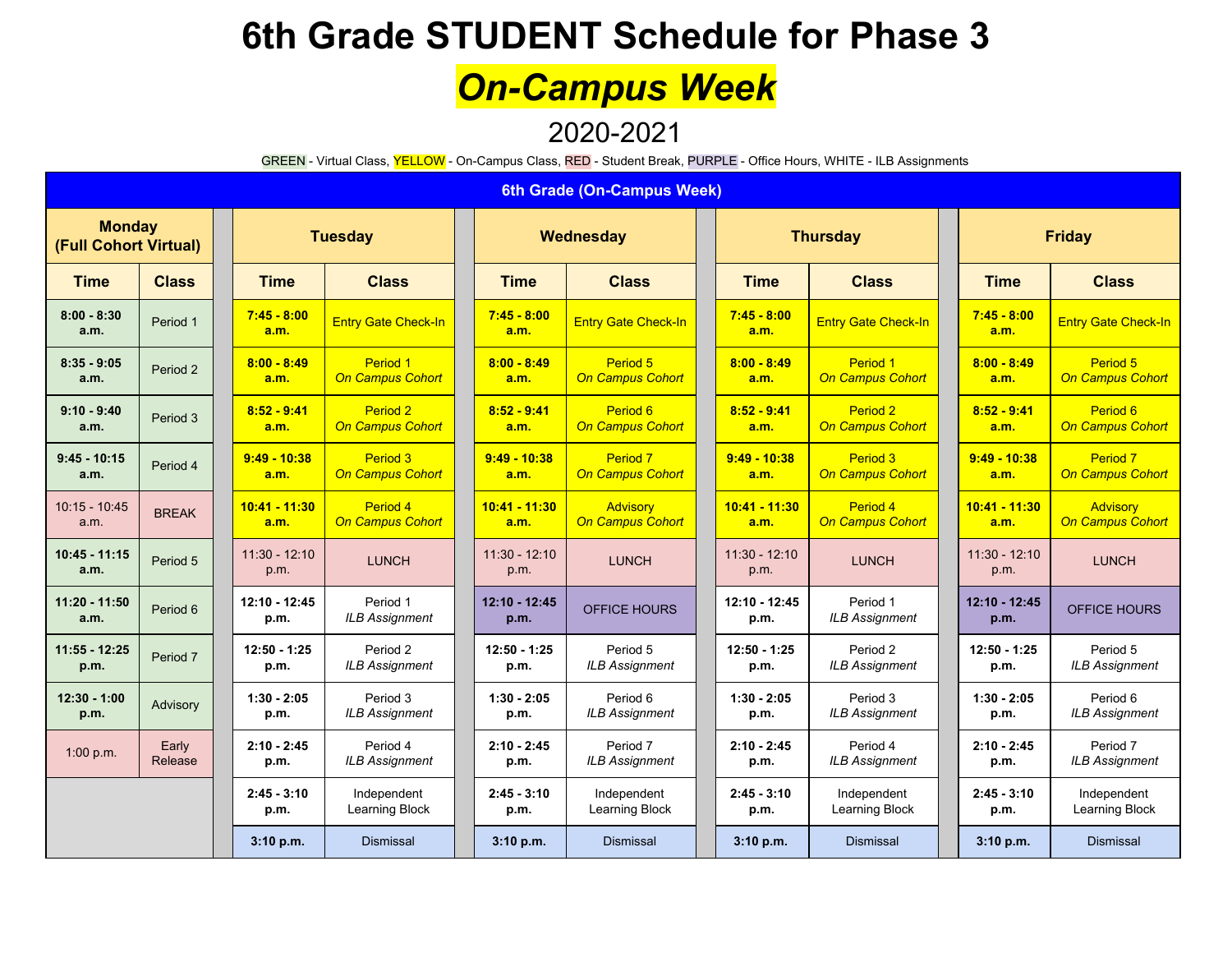### *Virtual Week*

#### 2020-2021

GREEN - Virtual Class, RED - Student Break, PURPLE - Office Hours, WHITE - ILB Assignments

#### **6th Grade (Virtual Week)**

| <b>Monday</b><br>(Full Cohort Virtual) |                  | <b>Tuesday</b>          |                                            | Wednesday               |                                            |  | <b>Thursday</b>         |                                            |  | <b>Friday</b>           |                                            |
|----------------------------------------|------------------|-------------------------|--------------------------------------------|-------------------------|--------------------------------------------|--|-------------------------|--------------------------------------------|--|-------------------------|--------------------------------------------|
| <b>Time</b>                            | <b>Class</b>     | <b>Time</b>             | <b>Class</b>                               | <b>Time</b>             | <b>Class</b>                               |  | <b>Time</b>             | <b>Class</b>                               |  | <b>Time</b>             | <b>Class</b>                               |
| $8:00 - 8:30$<br>a.m.                  | Period 1         | $8:00 - 8:49$<br>a.m.   | Period 1<br><b>ILB Assignment</b>          | $8:00 - 8:49$<br>a.m.   | Period 5<br><b>ILB Assignment</b>          |  | $8:00 - 8:49$<br>a.m.   | Period 1<br><b>ILB Assignment</b>          |  | $8:00 - 8:49$<br>a.m.   | Period 5<br><b>ILB Assignment</b>          |
| $8:35 - 9:05$<br>a.m.                  | Period 2         | $8:52 - 9:41$<br>a.m.   | Period 2<br><b>ILB Assignment</b>          | $8:52 - 9:41$<br>a.m.   | Period 6<br><b>ILB Assignment</b>          |  | $8:52 - 9:41$<br>a.m.   | Period 2<br><b>ILB Assignment</b>          |  | $8:52 - 9:41$<br>a.m.   | Period 6<br><b>ILB Assignment</b>          |
| $9:10 - 9:40$<br>a.m.                  | Period 3         | $9:49 - 10:38$<br>a.m.  | Period 3<br><b>ILB Assignment</b>          | $9:49 - 10:38$<br>a.m.  | Period 7<br><b>ILB Assignment</b>          |  | $9:49 - 10:38$<br>a.m.  | Period 3<br><b>ILB Assignment</b>          |  | $9:49 - 10:38$<br>a.m.  | Period 7<br><b>ILB Assignment</b>          |
| $9:45 - 10:15$<br>a.m.                 | Period 4         | $10:41 - 11:30$<br>a.m. | Period 4<br><b>ILB Assignment</b>          | $10:41 - 11:30$<br>a.m. | Independent<br>Learning Block              |  | $10:41 - 11:30$<br>a.m. | Period 4<br><b>ILB Assignment</b>          |  | $10:41 - 11:30$<br>a.m. | Independent<br>Learning Block              |
| $10:15 - 10:45$<br>a.m.                | <b>BREAK</b>     | $11:30 - 12:10$<br>p.m. | <b>LUNCH</b>                               | $11:30 - 12:10$<br>p.m. | <b>LUNCH</b>                               |  | $11:30 - 12:10$<br>p.m. | <b>LUNCH</b>                               |  | $11:30 - 12:10$<br>p.m. | <b>LUNCH</b>                               |
| $10:45 - 11:15$<br>a.m.                | Period 5         | $12:10 - 12:45$<br>p.m. | Period 1 - Online<br><b>Virtual Cohort</b> | 12:10 - 12:45<br>p.m.   | OFFICE HOURS                               |  | $12:10 - 12:45$<br>p.m. | Period 1 - Online<br><b>Virtual Cohort</b> |  | $12:10 - 12:45$<br>p.m. | OFFICE HOURS                               |
| $11:20 - 11:50$<br>a.m.                | Period 6         | $12:50 - 1:25$<br>p.m.  | Period 2 - Online<br><b>Virtual Cohort</b> | $12:50 - 1:25$<br>p.m.  | Period 5 - Online<br><b>Virtual Cohort</b> |  | $12:50 - 1:25$<br>p.m.  | Period 2 - Online<br><b>Virtual Cohort</b> |  | $12:50 - 1:25$<br>p.m.  | Period 5 - Online<br><b>Virtual Cohort</b> |
| $11:55 - 12:25$<br>p.m.                | Period 7         | $1:30 - 2:05$<br>p.m.   | Period 3 - Online<br><b>Virtual Cohort</b> | $1:30 - 2:05$<br>p.m.   | Period 6 - Online<br><b>Virtual Cohort</b> |  | $1:30 - 2:05$<br>p.m.   | Period 3 - Online<br><b>Virtual Cohort</b> |  | $1:30 - 2:05$<br>p.m.   | Period 6 - Online<br><b>Virtual Cohort</b> |
| $12:30 - 1:00$<br>p.m.                 | Advisory         | $2:10 - 2:45$<br>p.m.   | Period 4 - Online<br><b>Virtual Cohort</b> | $2:10 - 2:45$<br>p.m.   | Period 7 - Online<br><b>Virtual Cohort</b> |  | $2:10 - 2:45$<br>p.m.   | Period 4 - Online<br><b>Virtual Cohort</b> |  | $2:10 - 2:45$<br>p.m.   | Period 7 - Online<br><b>Virtual Cohort</b> |
| 1:00 p.m.                              | Early<br>Release | $2:45 - 3:10$<br>p.m.   | Independent<br>Learning Block              | $2:45 - 3:10$<br>p.m.   | Independent<br>Learning Block              |  | $2:45 - 3:10$<br>p.m.   | Independent<br>Learning Block              |  | $2:45 - 3:10$<br>p.m.   | Independent<br>Learning Block              |
|                                        |                  | 3:10 p.m.               | <b>Dismissal</b>                           | 3:10 p.m.               | <b>Dismissal</b>                           |  | 3:10 p.m.               | <b>Dismissal</b>                           |  | 3:10 p.m.               | <b>Dismissal</b>                           |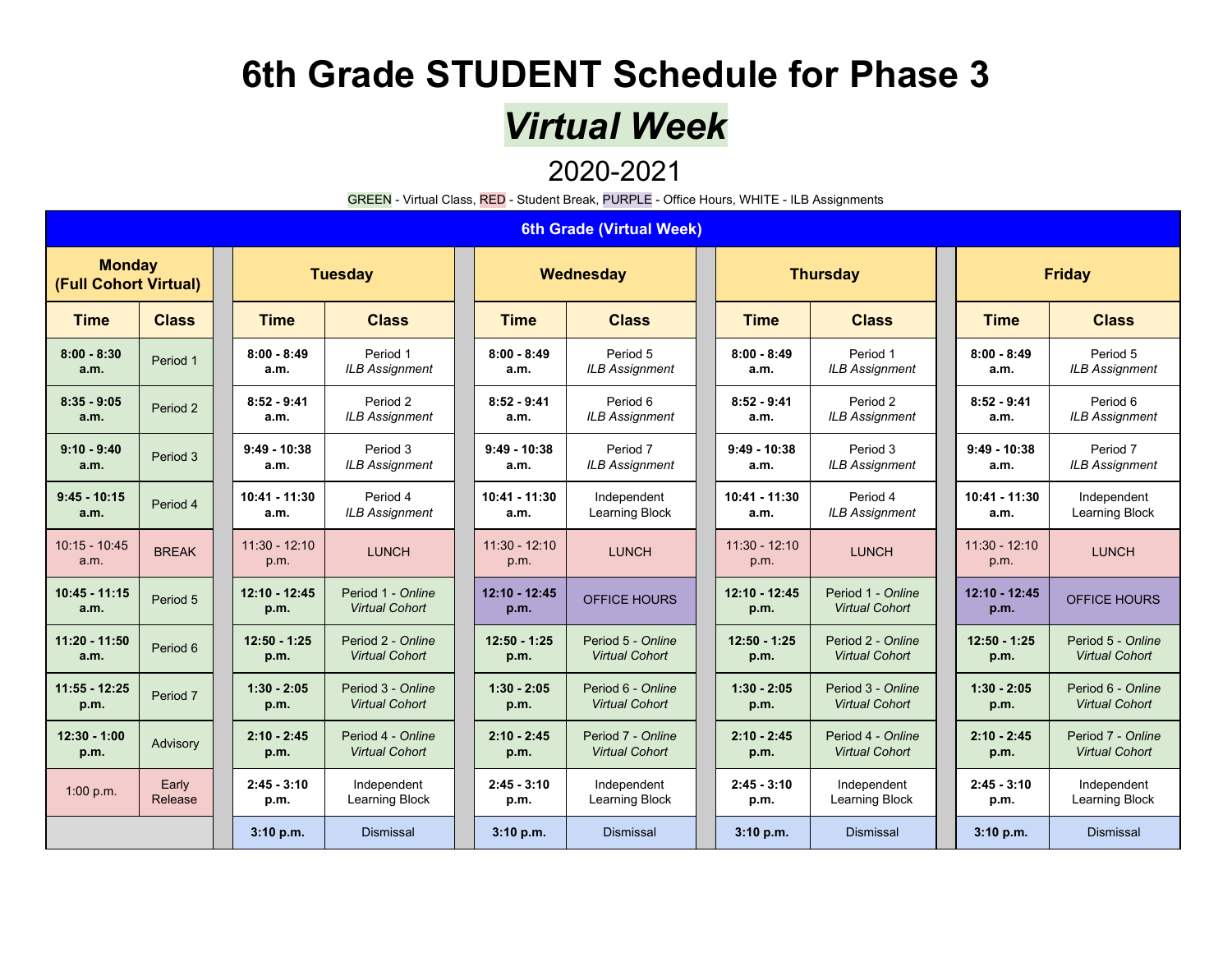# *On-Campus Week*

#### 2020-2021

GREEN - Virtual Class, YELLOW - On-Campus Class, RED - Student Break, PURPLE - Office Hours, WHITE - ILB Assignments

|                                        | <b>7th Grade (On-Campus Week)</b> |                         |                                     |                         |                                                |  |                         |                                                |  |                         |                                         |  |
|----------------------------------------|-----------------------------------|-------------------------|-------------------------------------|-------------------------|------------------------------------------------|--|-------------------------|------------------------------------------------|--|-------------------------|-----------------------------------------|--|
| <b>Monday</b><br>(Full Cohort Virtual) |                                   |                         | <b>Tuesday</b>                      |                         | Wednesday                                      |  |                         | <b>Thursday</b>                                |  |                         | <b>Friday</b>                           |  |
| <b>Time</b>                            | <b>Class</b>                      | <b>Time</b>             | <b>Class</b>                        | <b>Time</b>             | <b>Class</b>                                   |  | <b>Time</b>             | <b>Class</b>                                   |  | <b>Time</b>             | <b>Class</b>                            |  |
| $8:15 - 8:45$<br>a.m.                  | Period 1                          | $8:00 - 8:15$<br>a.m.   | <b>Entry Gate Check-In</b>          | $8:00 - 8:15$<br>a.m.   | <b>Entry Gate Check-In</b>                     |  | $8:00 - 8:15$<br>a.m.   | <b>Entry Gate Check-In</b>                     |  | $8:00 - 8:15$<br>a.m.   | <b>Entry Gate Check-In</b>              |  |
| $8:50 - 9:20$<br>a.m.                  | Period 2                          | $8:15 - 9:04$<br>a.m.   | Period 1<br><b>On Campus Cohort</b> | $8:15 - 9:04$<br>a.m.   | Period 5<br><b>On Campus Cohort</b>            |  | $8:15 - 9:04$<br>a.m.   | Period 1<br><b>On Campus Cohort</b>            |  | $8:15 - 9:04$<br>a.m.   | Period 5<br><b>On Campus Cohort</b>     |  |
| $9:25 - 9:55$<br>a.m.                  | Period 3                          | $9:07 - 9:56$<br>a.m.   | Period 2<br><b>On Campus Cohort</b> | $9:07 - 9:56$<br>a.m.   | Period 6<br><b>On Campus Cohort</b>            |  | $9:07 - 9:56$<br>a.m.   | Period <sub>2</sub><br><b>On Campus Cohort</b> |  | $9:07 - 9:56$<br>a.m.   | Period 6<br><b>On Campus Cohort</b>     |  |
| $10:00 - 10:30$<br>a.m.                | Period 4                          | $10:04 - 10:53$<br>a.m. | Period 3<br><b>On Campus Cohort</b> | $10:04 - 10:53$<br>a.m. | Period <sub>7</sub><br><b>On Campus Cohort</b> |  | $10:04 - 10:53$<br>a.m. | Period 3<br><b>On Campus Cohort</b>            |  | $10:04 - 10:53$<br>a.m. | Period <sub>7</sub><br>On Campus Cohort |  |
| $10:30 - 11:00$<br>a.m.                | <b>BREAK</b>                      | 10:56 - 11:45<br>p.m.   | Period 4<br><b>On Campus Cohort</b> | 10:56 - 11:45<br>p.m.   | Advisory<br><b>On Campus Cohort</b>            |  | $10:56 - 11:45$<br>p.m. | Period 4<br><b>On Campus Cohort</b>            |  | $10:56 - 11:45$<br>p.m. | Advisory<br>On Campus Cohort            |  |
| 11:00 - 11:30<br>a.m.                  | Period 5                          | $11:45 - 12:25$<br>p.m. | <b>LUNCH</b>                        | $11:45 - 12:25$<br>p.m. | <b>LUNCH</b>                                   |  | $11:45 - 12:25$<br>p.m. | <b>LUNCH</b>                                   |  | $11:45 - 12:25$<br>p.m. | <b>LUNCH</b>                            |  |
| $11:35 - 12:05$<br>p.m.                | Period 6                          | $12:25 - 1:00$<br>p.m.  | Period 1<br><b>ILB Assignment</b>   | $12:25 - 1:00$<br>p.m.  | <b>OFFICE HOURS</b>                            |  | $12:25 - 1:00$<br>p.m.  | Period 1<br><b>ILB Assignment</b>              |  | $12:25 - 1:00$<br>p.m.  | <b>OFFICE HOURS</b>                     |  |
| 12:10 - 12:40<br>p.m.                  | Period 7                          | $1:05 - 1:40$<br>p.m.   | Period 2<br><b>ILB Assignment</b>   | $1:05 - 1:40$<br>p.m.   | Period 5<br><b>ILB Assignment</b>              |  | $1:05 - 1:40$<br>p.m.   | Period 2<br><b>ILB Assignment</b>              |  | $1:05 - 1:40$<br>p.m.   | Period 5<br><b>ILB Assignment</b>       |  |
| $12:45 - 1:15$<br>p.m.                 | Advisory                          | $1:45 - 2:20$<br>p.m.   | Period 3<br><b>ILB Assignment</b>   | $1:45 - 2:20$<br>p.m.   | Period 6<br><b>ILB Assignment</b>              |  | $1:45 - 2:20$<br>p.m.   | Period 3<br><b>ILB Assignment</b>              |  | $1:45 - 2:20$<br>p.m.   | Period 6<br><b>ILB Assignment</b>       |  |
| $1:15$ p.m.                            | Early<br>Release                  | $2:25 - 3:00$<br>p.m.   | Period 4<br><b>ILB Assignment</b>   | $2:25 - 3:00$<br>p.m.   | Period 7<br><b>ILB Assignment</b>              |  | $2:25 - 3:00$<br>p.m.   | Period 4<br><b>ILB Assignment</b>              |  | $2:25 - 3:00$<br>p.m.   | Period 7<br><b>ILB Assignment</b>       |  |
|                                        |                                   | $3:00 - 3:10$<br>p.m.   | Independent<br>Learning Block       | $3:00 - 3:10$<br>p.m.   | Independent<br>Learning Block                  |  | $3:00 - 3:10$<br>p.m.   | Independent<br>Learning Block                  |  | $3:00 - 3:10$<br>p.m.   | Independent<br>Learning Block           |  |
|                                        |                                   | 3:10 p.m.               | <b>Dismissal</b>                    | 3:10 p.m.               | <b>Dismissal</b>                               |  | 3:10 p.m.               | <b>Dismissal</b>                               |  | 3:10 p.m.               | <b>Dismissal</b>                        |  |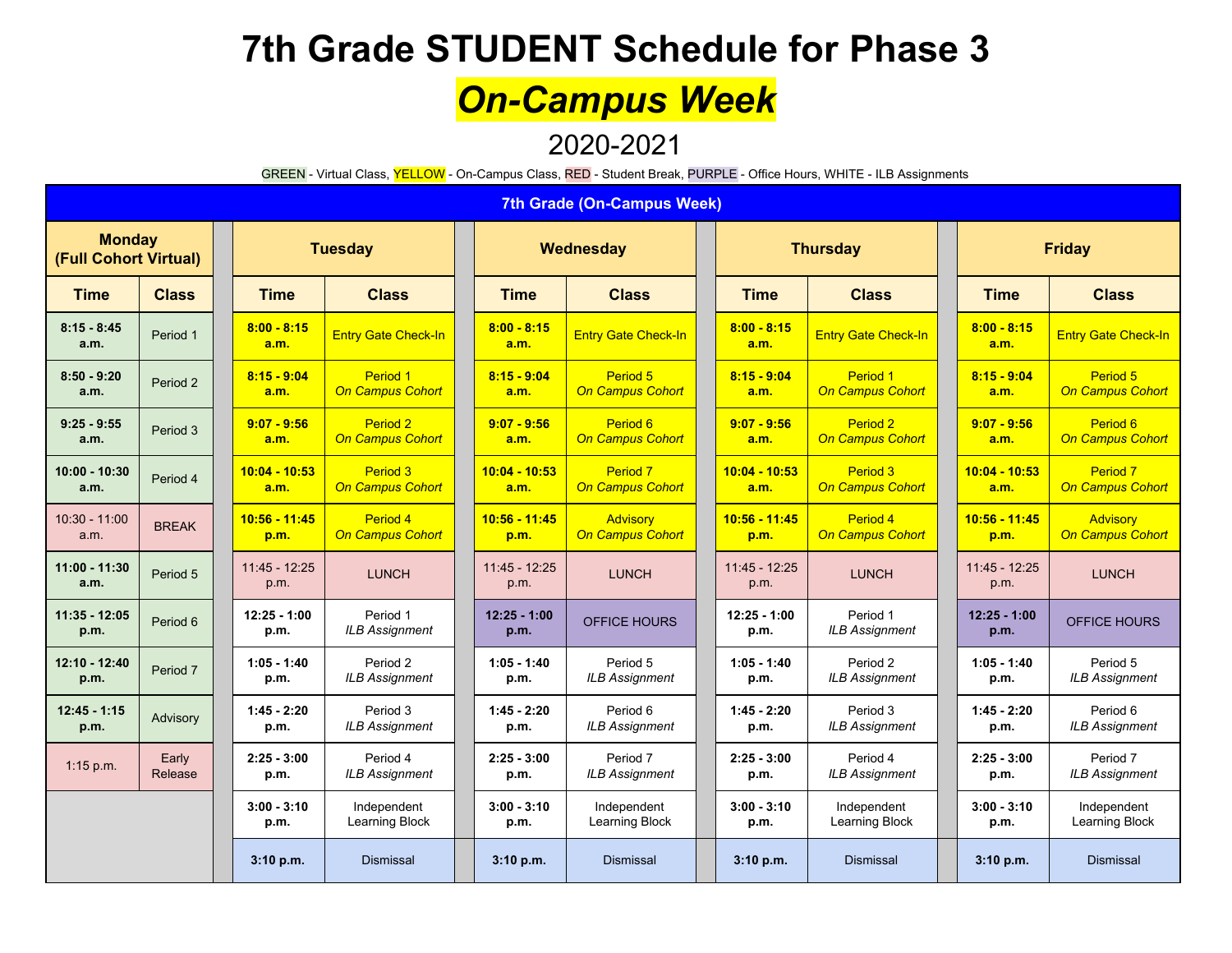## *Virtual Week*

#### 2020-2021

|                                        |                     |                         |                                            |  |                         | GREEN - Virtual Class, RED - Student Break, PURPLE - Office Hours, WHITE - ILB Assignments |                         |                                            |                            |                                            |  |  |
|----------------------------------------|---------------------|-------------------------|--------------------------------------------|--|-------------------------|--------------------------------------------------------------------------------------------|-------------------------|--------------------------------------------|----------------------------|--------------------------------------------|--|--|
|                                        |                     |                         |                                            |  |                         | <b>7th Grade (Virtual Week)</b>                                                            |                         |                                            |                            |                                            |  |  |
| <b>Monday</b><br>(Full Cohort Virtual) |                     |                         | <b>Tuesday</b><br>(Virtual)                |  |                         | Wednesday<br>(Virtual)                                                                     |                         | <b>Thursday</b><br>(Virtual)               | <b>Friday</b><br>(Virtual) |                                            |  |  |
| <b>Time</b>                            | <b>Class</b>        | <b>Time</b>             | <b>Class</b>                               |  | <b>Time</b>             | <b>Class</b>                                                                               | <b>Time</b>             | <b>Class</b>                               | <b>Time</b>                | <b>Class</b>                               |  |  |
| $8:15 - 8:45$<br>a.m.                  | Period 1            | $8:15 - 9:04$<br>a.m.   | Period 1<br><b>ILB Assignment</b>          |  | $8:15 - 9:04$<br>a.m.   | Period 5<br><b>ILB Assignment</b>                                                          | $8:15 - 9:04$<br>a.m.   | Period 1<br><b>ILB Assignment</b>          | $8:15 - 9:04$<br>a.m.      | Period 5<br><b>ILB Assignment</b>          |  |  |
| $8:50 - 9:20$<br>a.m.                  | Period 2            | $9:07 - 9:56$<br>a.m.   | Period 2<br><b>ILB Assignment</b>          |  | $9:07 - 9:56$<br>a.m.   | Period 6<br><b>ILB Assignment</b>                                                          | $9:07 - 9:56$<br>a.m.   | Period 2<br><b>ILB Assignment</b>          | $9:07 - 9:56$<br>a.m.      | Period 6<br><b>ILB Assignment</b>          |  |  |
| $9:25 - 9:55$<br>a.m.                  | Period 3            | 10:04 - 10:53<br>a.m.   | Period 3<br><b>ILB Assignment</b>          |  | $10:04 - 10:53$<br>a.m. | Period 7<br><b>ILB Assignment</b>                                                          | $10:04 - 10:53$<br>a.m. | Period 3<br><b>ILB Assignment</b>          | $10:04 - 10:53$<br>a.m.    | Period 7<br><b>ILB Assignment</b>          |  |  |
| 10:00 - 10:30<br>a.m.                  | Period 4            | $10:56 - 11:45$<br>p.m. | Period 4<br><b>ILB Assignment</b>          |  | $10:56 - 11:45$<br>p.m. | Independent<br>Learning Block                                                              | $10:56 - 11:45$<br>p.m. | Period 4<br><b>ILB Assignment</b>          | $10:56 - 11:45$<br>p.m.    | Independent<br>Learning Block              |  |  |
| 10:30 - 11:00<br>a.m.                  | <b>BREAK</b>        | 11:45 - 12:25<br>p.m.   | <b>LUNCH</b>                               |  | $11:45 - 12:25$<br>p.m. | <b>LUNCH</b>                                                                               | $11:45 - 12:25$<br>p.m. | <b>LUNCH</b>                               | $11:45 - 12:25$<br>p.m.    | <b>LUNCH</b>                               |  |  |
| 11:00 - 11:30<br>a.m.                  | Period 5            | $12:25 - 1:00$<br>p.m.  | Period 1 - Online<br><b>Virtual Cohort</b> |  | $12:25 - 1:00$<br>p.m.  | <b>OFFICE HOURS</b>                                                                        | $12:25 - 1:00$<br>p.m.  | Period 1 - Online<br><b>Virtual Cohort</b> | $12:25 - 1:00$<br>p.m.     | <b>OFFICE HOURS</b>                        |  |  |
| 11:35 - 12:05<br>p.m.                  | Period 6            | $1:05 - 1:40$<br>p.m.   | Period 2 - Online<br><b>Virtual Cohort</b> |  | $1:05 - 1:40$<br>p.m.   | Period 5 - Online<br><b>Virtual Cohort</b>                                                 | $1:05 - 1:40$<br>p.m.   | Period 2 - Online<br><b>Virtual Cohort</b> | $1:05 - 1:40$<br>p.m.      | Period 5 - Online<br><b>Virtual Cohort</b> |  |  |
| 12:10 - 12:40<br>p.m.                  | Period <sub>7</sub> | $1:45 - 2:20$<br>p.m.   | Period 3 - Online<br><b>Virtual Cohort</b> |  | $1:45 - 2:20$<br>p.m.   | Period 6 - Online<br><b>Virtual Cohort</b>                                                 | $1:45 - 2:20$<br>p.m.   | Period 3 - Online<br><b>Virtual Cohort</b> | $1:45 - 2:20$<br>p.m.      | Period 6 - Online<br><b>Virtual Cohort</b> |  |  |
| $12:45 - 1:15$<br>p.m.                 | Advisory            | $2:25 - 3:00$<br>p.m.   | Period 4 - Online<br><b>Virtual Cohort</b> |  | $2:25 - 3:00$<br>p.m.   | Period 7 - Online<br><b>Virtual Cohort</b>                                                 | $2:25 - 3:00$<br>p.m.   | Period 4 - Online<br><b>Virtual Cohort</b> | $2:25 - 3:00$<br>p.m.      | Period 7 - Online<br><b>Virtual Cohort</b> |  |  |
| $1:15$ p.m.                            | Early<br>Release    | $3:00 - 3:10$<br>p.m.   | Independent<br>Learning Block              |  | $3:00 - 3:10$<br>p.m.   | Independent<br>Learning Block                                                              | $3:00 - 3:10$<br>p.m.   | Independent<br>Learning Block              | $3:00 - 3:10$<br>p.m.      | Independent<br>Learning Block              |  |  |
|                                        |                     | 3:10 p.m.               | <b>Dismissal</b>                           |  | 3:10 p.m.               | <b>Dismissal</b>                                                                           | 3:10 p.m.               | <b>Dismissal</b>                           | 3:10 p.m.                  | <b>Dismissal</b>                           |  |  |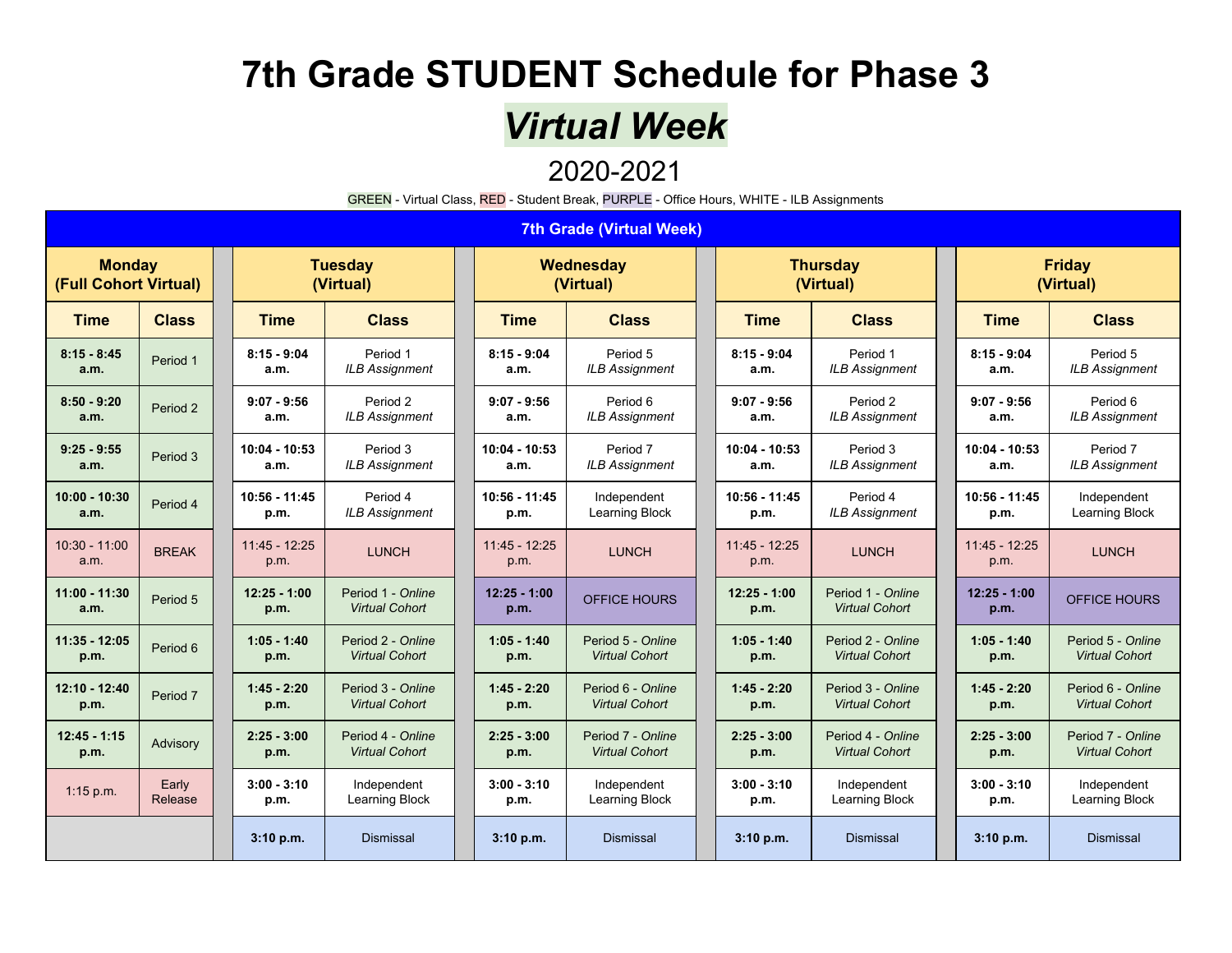## *On-Campus Week*

#### 2020-2021

GREEN - Virtual Class, YELLOW - On-Campus Class, RED - Student Break, PURPLE - Office Hours, WHITE - ILB Assignments

|                                        | 8th Grade (On-Campus Week) |                         |                                     |  |                         |                                                |  |                         |                                     |  |                         |                                                |  |  |
|----------------------------------------|----------------------------|-------------------------|-------------------------------------|--|-------------------------|------------------------------------------------|--|-------------------------|-------------------------------------|--|-------------------------|------------------------------------------------|--|--|
| <b>Monday</b><br>(Full Cohort Virtual) |                            |                         | <b>Tuesday</b>                      |  | Wednesday               |                                                |  |                         | <b>Thursday</b>                     |  | <b>Friday</b>           |                                                |  |  |
| <b>Time</b>                            | <b>Class</b>               | <b>Time</b>             | <b>Class</b>                        |  | <b>Time</b>             | <b>Class</b>                                   |  | <b>Time</b>             | <b>Class</b>                        |  | <b>Time</b>             | <b>Class</b>                                   |  |  |
| $8:30 - 9:00$<br>a.m.                  | Period 1                   | $8:15 - 8:30$<br>a.m.   | <b>Entry Gate Check-In</b>          |  | $8:15 - 8:30$<br>a.m.   | <b>Entry Gate Check-In</b>                     |  | $8:15 - 8:30$<br>a.m.   | <b>Entry Gate</b><br>Check-In       |  | $8:15 - 8:30$<br>a.m.   | <b>Entry Gate Check-In</b>                     |  |  |
| $9:05 - 9:35$<br>a.m.                  | Period 2                   | $8:30 - 9:19$<br>a.m.   | Period 1<br><b>On Campus Cohort</b> |  | $8:30 - 9:19$<br>a.m.   | Period 5<br><b>On Campus Cohort</b>            |  | $8:30 - 9:19$<br>a.m.   | Period 1<br><b>On Campus Cohort</b> |  | $8:30 - 9:19$<br>a.m.   | Period 5<br><b>On Campus Cohort</b>            |  |  |
| $9:40 - 10:10$<br>a.m.                 | Period 3                   | $9:22 - 10:11$<br>a.m.  | Period 2<br><b>On Campus Cohort</b> |  | $9:22 - 10:11$<br>a.m.  | Period <sub>6</sub><br><b>On Campus Cohort</b> |  | $9:22 - 10:11$<br>a.m.  | Period 2<br>On Campus Cohort        |  | $9:22 - 10:11$<br>a.m.  | Period <sub>6</sub><br><b>On Campus Cohort</b> |  |  |
| $10:15 - 10:45$<br>a.m.                | Period 4                   | $10:19 - 11:08$<br>a.m. | Period 3<br><b>On Campus Cohort</b> |  | $10:19 - 11:08$<br>a.m. | Period <sub>7</sub><br><b>On Campus Cohort</b> |  | $10:19 - 11:08$<br>a.m. | Period 3<br><b>On Campus Cohort</b> |  | $10:19 - 11:08$<br>a.m. | Period <sub>7</sub><br><b>On Campus Cohort</b> |  |  |
| $10:45 - 11:15$<br>a.m.                | <b>BREAK</b>               | $11:11 - 12:00$<br>p.m. | Period 4<br><b>On Campus Cohort</b> |  | $11:11 - 12:00$<br>p.m. | Advisory<br>On Campus Cohort                   |  | $11:11 - 12:00$<br>p.m. | Period 4<br><b>On Campus Cohort</b> |  | $11:11 - 12:00$<br>p.m. | <b>Advisory</b><br><b>On Campus Cohort</b>     |  |  |
| $11:15 - 11:45$<br>p.m.                | Period 5                   | $12:00 - 12:40$<br>p.m. | <b>LUNCH</b>                        |  | $12:00 - 12:40$<br>p.m. | <b>LUNCH</b>                                   |  | $12:00 - 12:40$<br>p.m. | <b>LUNCH</b>                        |  | $12:00 - 12:40$<br>p.m. | <b>LUNCH</b>                                   |  |  |
| 11:50 - 12:20<br>p.m.                  | Period 6                   | $12:40 - 1:15$<br>p.m.  | Period 1<br><b>ILB Assignment</b>   |  | $12:40 - 1:15$<br>p.m.  | OFFICE HOURS                                   |  | $12:40 - 1:15$<br>p.m.  | Period 1<br><b>ILB Assignment</b>   |  | $12:40 - 1:15$<br>p.m.  | <b>OFFICE HOURS</b>                            |  |  |
| 12:25 - 12:55<br>p.m.                  | Period <sub>7</sub>        | $1:20 - 1:55$<br>p.m.   | Period 2<br><b>ILB Assignment</b>   |  | $1:20 - 1:55$<br>p.m.   | Period 5<br><b>ILB Assignment</b>              |  | $1:20 - 1:55$<br>p.m.   | Period 2<br><b>ILB Assignment</b>   |  | $1:20 - 1:55$<br>p.m.   | Period 5<br><b>ILB Assignment</b>              |  |  |
| $1:00 - 1:30$<br>p.m.                  | Advisory                   | $2:00 - 2:35$<br>p.m.   | Period 3<br><b>ILB Assignment</b>   |  | $2:00 - 2:35$<br>p.m.   | Period 6<br><b>ILB Assignment</b>              |  | $2:00 - 2:35$<br>p.m.   | Period 3<br><b>ILB Assignment</b>   |  | $2:00 - 2:35$<br>p.m.   | Period 6<br><b>ILB Assignment</b>              |  |  |
| 1:30 p.m.                              | Early<br>Release           | $2:40 - 3:15$<br>p.m.   | Period 4<br><b>ILB Assignment</b>   |  | $2:40 - 3:15$<br>p.m.   | Period 7<br><b>ILB Assignment</b>              |  | $2:40 - 3:15$<br>p.m.   | Period 4<br><b>ILB Assignment</b>   |  | $2:40 - 3:15$<br>p.m.   | Period 7<br><b>ILB Assignment</b>              |  |  |
|                                        |                            | 3:15 p.m.               | <b>Dismissal</b>                    |  | $3:15$ p.m.             | <b>Dismissal</b>                               |  | $3:15$ p.m.             | <b>Dismissal</b>                    |  | $3:15$ p.m.             | <b>Dismissal</b>                               |  |  |

\*Please note: All 8th graders will attend their virtual math class in the afternoon during their required class period.